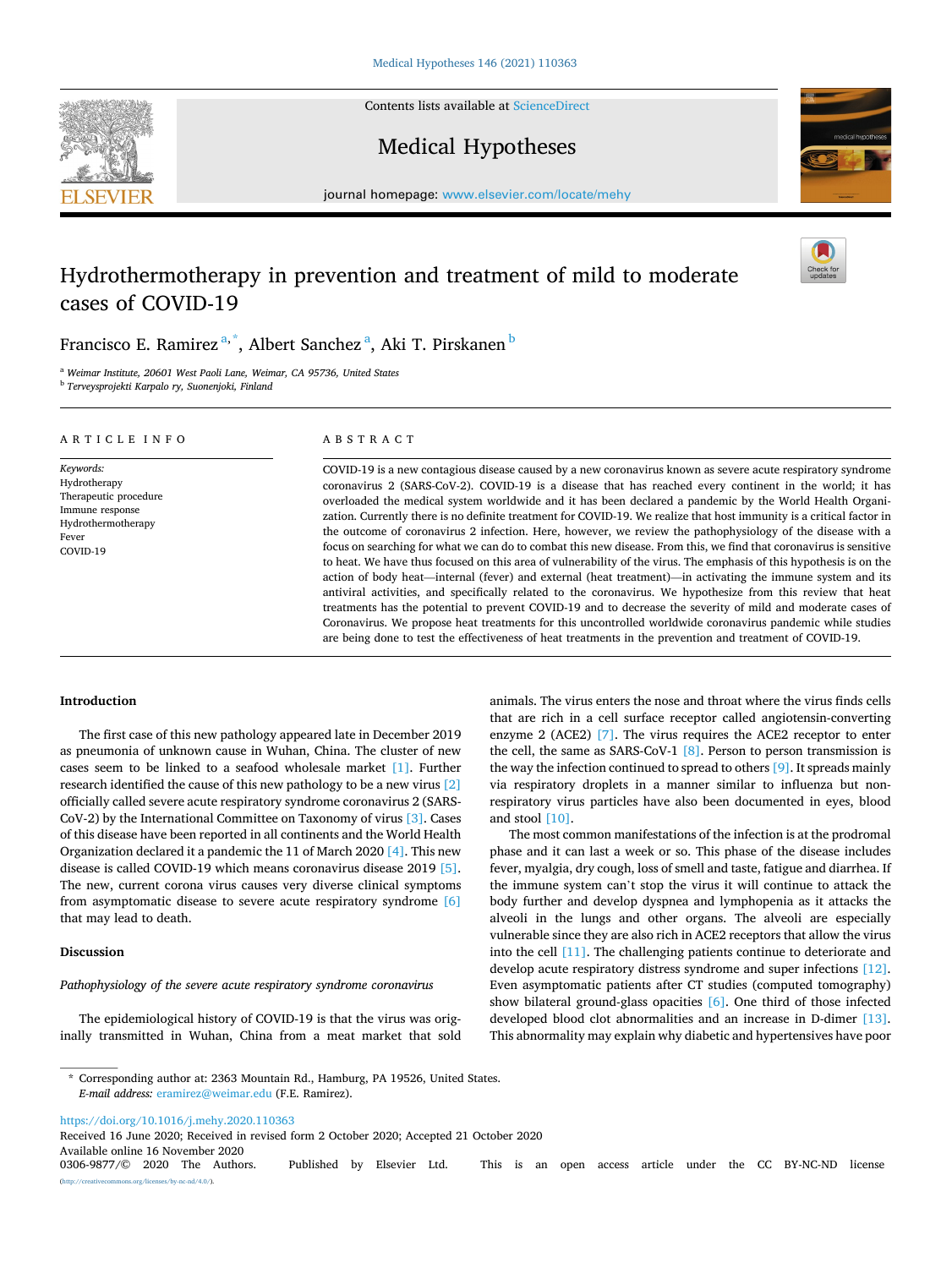prognosis after contracting COVID-19 since those patients may already have previously damaged blood vessels [14].

The innate immune response seems to be the important factor that determines the outcome of COVID-19 for each individual. An important type of protein that helps regulate the activity of the immune system is the type I interferons (IFNs). These proteins elicit an anti-viral response involving IRF3/IRF7 antiviral pathways [15]. When secreted they stimulate macrophages and natural killer (NK) cells. In the case of viral infections, interferons are secreted by infected cells preparing the body against a possible viral infection. Previous research has documented how SARS-CoV-2 suppresses or delays type I interferons (IFN), specially in the initial infection  $[16]$ . It is thought that it suppresses the immune system which may explain why some people don't present with symptoms early in the disease, as interferon is also involved in producing fever (pyrogenic) [17]. A study analyzing the evolution of a mild case of SARS-CoV-2 showed a dramatic decrease of NK cells and monocytes, which seem to be a target of the virus [18]. Patients with lower response of IFN tend to have poorer prognosis and higher risk of death from coronavirus infections [19]. People with chronic diseases (cardiovascular disease, hypertension, obesity, diabetes, etc.) seem to be more prone to the infection with the SARS-CoV-2 [20] possibly due to the fact that SARS-CoV-2 infects also the endothelium and triggers infammation [21]. Conversely, children have a strong immune reaction against viral infections [22] and that may explain why less than 2% of all confrmed COVID-19 infections in the USA are from children even though children are 22% of the entire US population [23].

#### Fever and artificially induced fevers

The pathophysiology of the coronavirus appears daunting but there is much we can do about it. The way to approach this unnerving disease is to understand and select a weak point of the virus and attack its weakness. Coronaviruses are vulnerable to heat, basic pH and acid pH [24]. The virus seems to like lower temperatures as it is more stable at 39.2 $\degree$  F [25]. We explore the potential effect that fever or artificially induced body heat can have on the infection.

The term hydrothermotherapy come from three Greek words—"Hudor," meaning water, "Thermo," meaning heat, and "Therapeia," meaning healing—Some authors called it hydrotherapy. It is the intelligent application of water in any form, including ice and steam, either internally or externally, for the healing of disease [26]. Hydrothermotherapy is a unique mechanism that creates an artifcial fever in the human body. One beneft of fever in an infection is better survival of the host and another is a shorter duration of the disease  $[27]$ . Heat by itself has an antiviral effect. When a container of human cells and rhinovirus was immersed in a 113◦ F hot water bath, the heat suppressed the multiplication of the virus by 90%, but did not kill the human cells [28]. Infectious agents may trigger fever, which is a defense mechanism [29]. Fever is usually triggered when monocytes meet pathogens and this results in an increase of IL-1 [30], which is what triggers the fever response since IL-1 is a pyrogen [31]. IL-1 is also involved in the activation of the cellular and humoral immune response against the pathogen [30]. Fever promotes migration of leukocytes and neutrophils to the area where the pathogen is [29] and it activates T Cell function [32]. Genes involved in the activation of the interleukins have been identifed. The most important pathway is the nuclear factor kappa B (NF-kB), which is responsible to activate IL-1, IL-6 and IL-8 and it has an effect on two other pathways—the p53 protein and the heat-shock factor protein 1 (HSF1) [33].

Hydrothermotherapy has been used by multiple cultures. The Finnish people for thousands of years have used the Finnish sauna and across the world there are other analogs of the Finnish sauna such as the Sentō and mushi-buro in Japan, the hammam in Turkey, the Mesoamerican temescal and the sweat lodges among native Americans [34]. Some of the oldest records point to 3000 BCE in India where they were giving heat treatments with steam baths [35]. Sauna is probably the most studied hydrothermotherapy treatment [36]. The person sits in a wood room with a heater (electric or wood) with rocks on top that provides the heat. The Turkish bath tends to be humid while the Finnish sauna has high temperature and dry air [34]. The temperature tends to be from 176◦ F to 212◦ F at the level of the face [37] with a relative humidity of 10 to 20% [38]. Humidity is increased as water is poured over the hot rocks. The usual duration of the sauna among adults is between 5 and 20 min follow by a quick cool-down to stop sweating, studies show that the cool down stage increases WBC count [39].Children also take a sauna once a week with their parents, at which time the baths tend to be shorter in duration (5–10 min) and with lower temperature [40].

In Finland some cool down moderately at room temperature while some enjoy rolling on the snow or jumping in ice cold water [41]. The rapid cooling has a positive effect on the cardiac and vascular functions [42,43]. However, patients with cardiovascular problems should not cool by immersion in cold water; they should use a gradual cooling method such as a shower [44].

During the sauna the body temperature is elevated to 102◦ F within 15 to 20 min. This causes dilation of blood vessels in the skin; it produced a loss of about 1 lb of weight due to sweating; it increased heart rate; and it reduced peripheral resistance [45,46]. The hematological effects of sauna are increases in hemoglobin, white blood cell count, and platelets within normal limits [47]. Sauna also decrease the level of Serum C-reactive protein (CRP) [48], a marker of systemic inflammation. High levels of CRP, i.e., high levels of infammation, could have an adverse effect on immunity [49]; while lower levels of CRP are associated with less systemic infammation. There is evidence to show that sauna reduce the incidence of the common cold [50]. White blood cells were increased in a small study ( $n = 9$ ) after a single session of Finnish sauna; the response was greater in athletes and included increases in neutrophils and monocytes [51]. A cohort study of Finnish sauna users demonstrated a decrease in systemic infammation and oxidative stress [52].

Another advantage of heat treatments is that hyperthermia treatments result in high levels of IL-6 without activating IL-1-beta or tumor necrosis factor (TNF) [53] potentially preventing cytokine storms (dysregulated immune response) because an increase of IL-6 by itself seems to decrease infammation [54]. The isolated increase of IL-6 is the way exercise decreases infammation [55], which is the same way for fasting [56] and for plant-rich diets [57]. The effect of hyperthermia on the coronavirus infection by way of the interferon function seems to be optimal at higher temperatures, 104.9◦ F [58]. Hyperthermia induces the synthesis of gamma interferon in cell cultures [59]. In rhesus monkeys hyperthermia increased alpha interferon and non-interferon antiviral factors [60]. All this possibly counteracts the effects of the virus since interferon has the ability to slow or stop viral infections [61]. Another possible mechanism of how hyperthermia may work against viruses is the increase of membrane fuidity in both virus and target tissues [62] that affects the specific viral pathogenesis related to release, assembly, penetration and attachment of the virus with the cell that it is trying to attack  $[63]$ . The benefits of the sauna are not only the benefits related to the immune system but also benefts on other systems including the cardiovascular [64], respiratory [65], and integumentary systems [66].

Cautions with the use of saunas have been documented, but they are uncommon. A review of deaths in Finland of people using the sauna from 1990 to 2002 shows that there were less than 2 cases per 100,000 inhabitants, but the conclusion was that the most common cause of deaths in saunas was the use of alcohol and that it should be avoided [67]. The role of saunas per se in death is unknown. A perspective on deaths related to saunas is that the risk of sudden death [68] and myocardial infarctions [69] are lower while taking a sauna than during other daily events. In other words, sauna may protect against sudden death and myocardial infarction. A separate study reported no health risks from sauna to healthy people from childhood to old age [70]. Electron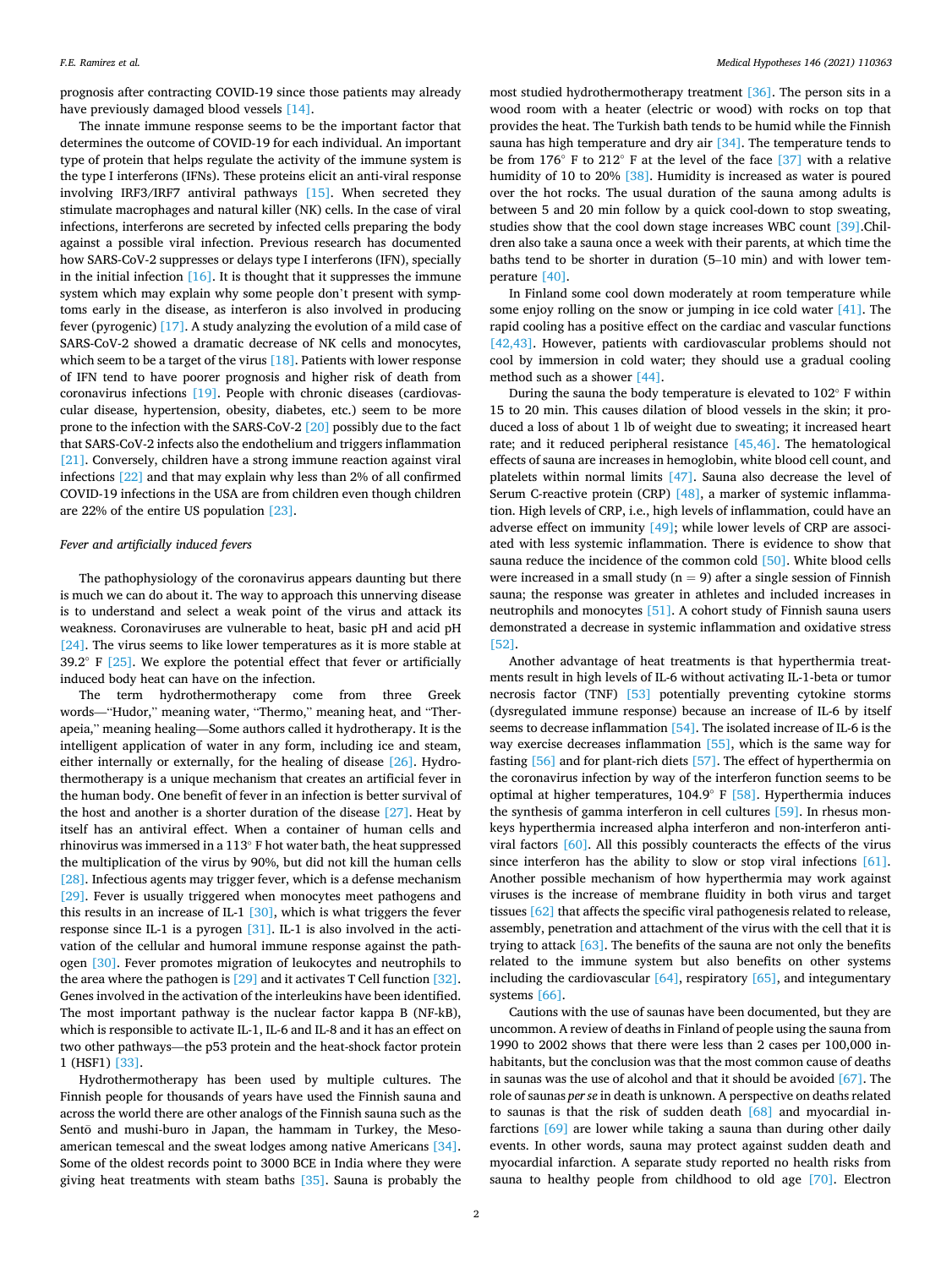microscopy of the lungs after sauna documented how no damage happened to the airway epithelium  $[71]$ . Thus, the benefits of taking a sauna in comparison to the potential risks are overwhelmingly in favor of sauna for health in general and particularly in cases of mild infection with coronavirus. One absolute contraindication for sauna that Finnish researchers propose is high fever [41].

Hot baths are another means of heating the body and improving immune markers. A small study  $(N = 12)$  was done in vitro and in vivo [27]. The participants were submerged in hot water at 103° F in order to simulate an artificial fever and test its effect on monocytes and TNFalpha. In the vitro part of the study it was shown that the receptors CD14 and CD11b, that are helpful in infections, were increased after the water treatment. When the in vivo part of the study took place 3 h after the hyperthermia the response of monocytes to endotoxins was improved as documented by greater TNF-alfa release. The conclusion of this study was that hydrothermotherapy activates monocytes and prepares them to respond to infections [27]. A separate small study ( $N = 7$ ) was designed to test the effect of hydrothermotherapy followed by a cold application on the immune system. The heat followed by cold therapy significantly increased the number of white blood cells, granulocytes, lymphocytes and monocytes. The researchers concluded that the brief cold following the heat treatment was effective in increasing the white blood cell count, the NK cell activity and the IL-6. Physical exercise before therapy had a synergistic effect on the immune system [72]. Hyperthermia stimulates cytokine release in a similar way as fever [60,61].

## Large scale use of hydrothermotherapy

During the Spanish fu pandemic of 1918 [73] that killed 50 to 100 million people [74] there were health centers known as sanitariums for the treatment of disease and for health education in lifestyle [75]. Hydrothermotherapy was used in sanitariums as a means of assisting the body to combat various types of diseases [76,77]. The hydrothermotherapy used in these sanitariums were hot water baths, fomentations, steam baths and wet sheet packs. Mortality from the Spanish fu in the general public hospitals ranged from 13 to 40 percent [78]. It was stated that the Army camps offered the best treatment available against the Spanish fu [79] and the death rate from the pandemic at these hospitals where hydrothermotherapy was not used was 6.7% [79]. A report from that time showed that of the 1123 documented fu cases at the sanitarium 446 treated were treated as inpatients (receiving hydrothermotherapy) and 677 as outpatients (also receiving hydrothermotherapy). Only 1.3% of Sanitarium inpatients with the fu died and 3.8% of outpatient died [79]. Even though there are numerous uncontrolled factors to consider, hydrothermotherapy appears as a signifcant factor associated with survival from the Spanish fu.

There is a potential case of the beneft of hydrothermotherapy against COVID-19. The European Centre for Disease Prevention and Control of The European Union reported on 11 of June 2020 that in Europe there were an average of 226.7  $\pm$  186 (mean  $\pm$  SD) cases of COVID-19 per 100,000 population for all member countries [80]. In our calculation, Finland and Estonia were then excluded from the other countries because sauna is part of the culture in these countries and it is practiced at least once a week among the population. Excluding Finland and Estonia from the rest of the European countries increased the average of cases in Europe to  $232.9 \pm 191/100,000$ . The number of cases per 100,000 population in Finland were 127.6 and 148.2 in Estonia. The average reported deaths from COVID-19 per 100,000 population were  $18.3 \pm 23.4$  in Europe without Finland and Estonia, 5.9 in Finland, and 5.2 in Estonia [80].

There are numerous factors that determine the number of cases of COVID-19 in any community or country. Also, this report above is merely a report and not a study of cause and effect. It is of interest to us, however, to note that there is a lower than average number of COVID-19 cases in the two countries that practice regular heat treatments as compared to the average for the other European countries—54.7% in Finland and 63.6% in Estonia as compared to the rest of Europe. Far more important than the lower number of cases is the remarkably lower number of deaths from COVID-19 in Finland (32.1%) and in Estonia (28.3%) as compared to the rest of Europe considered as 100.0%. It would be hard to compare worldwide data with other countries due to limited testing and reporting in other countries [81]. Nevertheless, the community use of heat treatments is consistent with a lower prevalence and a lower death rate from COVID-19.

#### How to heat the body against COVID-19

This report highlights the effectiveness of inactivating the coronavirus by heat, ideally followed by cold to stimulate the immune response. The emphasis is not on the method but on the fact that heat may inactivate the virus. The reality is that any method to heat the body is better than none. And a readily accessible method for the larger portion of the population is more effective than the best method that is accessible to relatively few. Following the model of Finland and Estonia of regular heat treatments followed by cold, we propose the regular use of home hydrothermotherapy as the means of hot and cold treatment of choice during this pandemic. It is a home heat treatment method that uses tools typically available in the home—water, a means for heating water, a large kettle with lid for steam, towels, a container for foot bath, and a chair or stool. A hot shower followed by a cold shower could potentially have some of those benefts. These home tools are accessible to most people worldwide.

#### The hypothesis—attacking corona virus infections with heat

All the evidence cited above may be reduced to two major conclusions: 1) elevating the body heat weakens the virulence of the virus and/ or improves body immunity [24,25] and 2) the use of heat treatments (such as steam baths, sauna or hot baths using water 92◦f to 104◦f) appears to be associated with a lower incidence of viral infections and lower death rates from viral diseases including COVID-19, when applied for 5 to 20 min followed by cold (as shown by the Finnish and Estonian populations) [80,79]. The application of these modalities does not necessarily require expensive equiment. Constructing a sauna or paying to use it could be an expensive investment but hydrothermotherapy can also be applied with simple equipment such as pails, towels and hot water, things available worldwide.

We thus hypothesize that frequent treatments of heat followed by cold are the effective frst line approach in the prevention and treatment of mild to moderate coronavirus 2 infections. We further hypothesize that if this approach is followed by large numbers of individuals in each community the impact of coronavirus 2 on the world population will be significantly decreased.

#### Conclusion

SARS-CoV-2 is a dangerous virus that has caused a world-wide pandemic. This virus, however, is susceptible to elevated body heat and elevated body heat also enhances the immune system. We thus hypothesis that frequent treatments of heat followed by cold are the effective frst line approach in the prevention and treatment of mild coronavirus 2 infections.

We recommend for all stages of COVID-19 that the most accessible method of hydrothermotherapy interventions should be used. We urge that this hypothesis be implemented for the prevention and treatment of COVID-19 while we wait for results from studies designed to test the effectiveness of heat to improve the immune system function and treat COVID-19.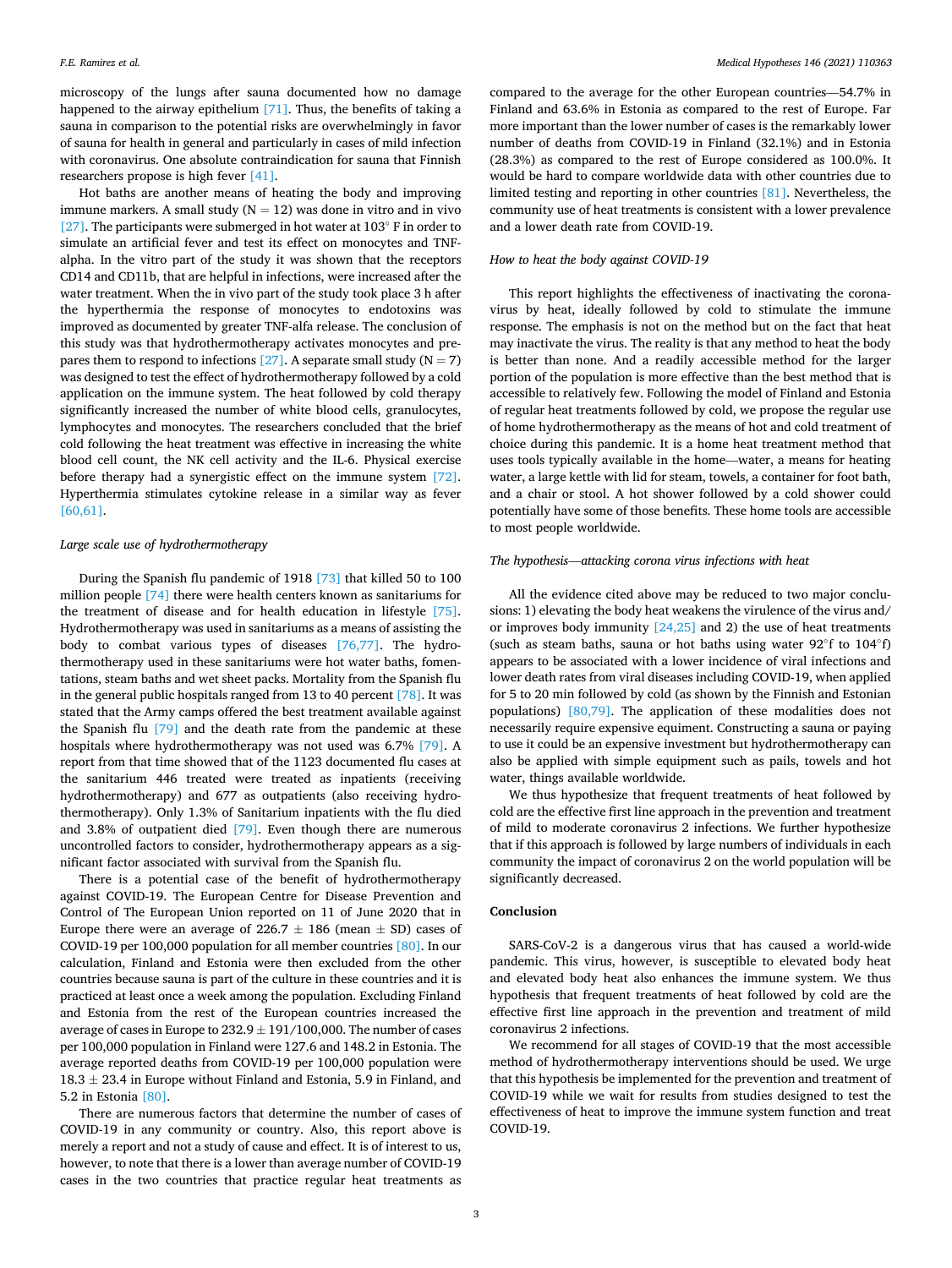#### Funding

Funded internally.

## Confict of interest statement

None of the authors declare any confict of interest.

#### Appendix A. Supplementary data

Supplementary data to this article can be found online at https://doi. org/10.1016/j.mehy.2020.110363.

#### References

- [1] Zhu N, Zhang D, Wang W, Li X, et al. A novel coronavirus from patients with pneumonia in China, 2019. N Engl J Med 2020.
- [2] Chen Y, Liu Q, Guo D. Emerging coronaviruses: genome structure, replication, and pathogenesis. J Med Virol 2020;92(4):418–23.
- [3] Gorbalenya AE. Severe acute respiratory syndrome-related coronavirus–The species and its viruses, a statement of the Coronavirus Study Group. BioRxiv. 2020.
- [4] Cucinotta D, Vanelli M. WHO declares COVID-19 a pandemic. Acta bio-medica: Atenei Parmensis 2020;91(1):157–60. [5] World Health Organization. "Director-General's remarks at the media briefing on
- 2019-nCoV on 11 February 2020." 2020/2/18)(2020-02-21). https://www.who. int/dg/speeches/detail/who-directorgeneral-s-remarks-at-the-media-briefng-on-2019-ncov-on-11-february-2020 (2020).
- [6] Chan JF, Yuan S, Kok KH, et al. A familial cluster of pneumonia associated with the 2019 novel coronavirus indicating person-to-person transmission: a study of a family cluster. Lancet 2020;395(10223):514–23.
- [7] Sungnak W, Huang N, Bécavin C, Berg M, Network HC. SARS-CoV-2 entry genes are most highly expressed in nasal goblet and ciliated cells within human airways. arXiv preprint arXiv:2003.06122. 2020 Mar 13.
- [8] Zhou P, Yang XL, Wang XG, et al. A pneumonia outbreak associated with a new coronavirus of probable bat origin. Nature 2020;579(7798):270–3.
- [9] Li Q, Guan X, Wu P, et al. Early transmission dynamics in Wuhan, China, of novel coronavirus–infected pneumonia. N Engl J Med 2020.
- [10] Wang W, Xu Y, Gao R, et al. Detection of SARS-CoV-2 in different types of clinical specimens. JAMA 2020:11.
- [11] Hamming I, Timens W, Bulthuis ML, Lely AT, Navis GJ, van Goor H. Tissue distribution of ACE2 protein, the functional receptor for SARS coronavirus. A first step in understanding SARS pathogenesis. J Pathol 2004;203(2):631–7.
- [12] Chen N, Zhou M, Dong X, et al. Epidemiological and clinical characteristics of 99 cases of 2019 novel coronavirus pneumonia in Wuhan, China: a descriptive study. Lancet 2020;395(10223):507–13.
- [13] Klok FA, Kruip MJ, Van der Meer NJ, et al. Confrmation of the high cumulative incidence of thrombotic complications in critically ill ICU patients with COVID-19: An updated analysis. Thromb Res 2020.
- [14] Garg S. Hospitalization rates and characteristics of patients hospitalized with laboratory-confrmed coronavirus disease 2019—COVID-NET, 14 States, March 1–30, 2020. MMWR. Morbidity and Mortality Weekly Report. 2020;69.
- [15] Zhou Q, Lavorgna A, Bowman M, Hiscott J, Harhaj EW. Aryl hydrocarbon receptor interacting protein targets IRF7 to suppress antiviral signaling and the induction of type I interferon. J Biol Chem 2015;290(23):14729–39.
- [16] Prompetchara E, Ketloy C, Palaga T. Immune responses in COVID-19 and potential vaccines: Lessons learned from SARS and MERS epidemic. Asian Pac J Allergy Immunol 2020;38(1):1–9.
- [17] Dinarello CA, Bernheim HA, Duff GW, et al. Mechanisms of fever induced by recombinant human interferon. J Clin Investig 1984;74(3):906–13.
- [18] Thevarajan I, Nguyen TH, Koutsakos M, et al. Breadth of concomitant immune responses prior to patient recovery: a case report of non-severe COVID-19. Nat Med 2020;26(4):453–5.
- [19] Faure E, Poissy J, Goffard A, et al. Distinct immune response in two MERS-CoVinfected patients: can we go from bench to bedside? PLoS ONE 2014;9(2).
- [20] Huang C, Wang Y, Li X, et al. Clinical features of patients infected with 2019 novel coronavirus in Wuhan, China. Lancet 2020;395(10223):497–506. [21] Varga Z, et al. Endothelial cell infection and endotheliitis in COVID-19. Lancet
- 2020;395(10234):1417–8.
- [22] He XS, Holmes TH, Zhang C, et al. Cellular immune responses in children and adults receiving inactivated or live attenuated infuenza vaccines. J Virol 2006;80 (23):11756–66.
- [23] Covid CD, COVID C, COVID C, Bialek S, Gierke R, Hughes M, McNamara LA, Pilishvili T, Skoff T. Coronavirus Disease 2019 in Children—United States, February 12–April 2, 2020. Morbidity and Mortality Weekly Report. 2020 Apr 10; 69(14):422.
- [24] Rabenau HF, Cinatl J, Morgenstern B, Bauer G, Preiser W, Doerr HW. Stability and inactivation of SARS coronavirus. Med Microbiol Immunol 2005;194(1–2):1–6.
- [25] Lamarre A, Talbot PJ. Effect of pH and temperature on the infectivity of human coronavirus 229E. Can J Microbiol 1989;35(10):972–4.
- [26] Calthrop LCE. Hydrotherapy and physiotherapy for bath attendants, nurses and biophysical assistants. William Heinemann (medical books) LTD; 1931.
- [27] Zellner M, Hergovics N, Roth E, Jilma B, Spittler A, Oehler R. Human monocyte stimulation by experimental whole body hyperthermia. Ann NY Acad Sci 2002;15 (856):171–87.
- [28] Conti C, De Marco A, Mastromarino P, Tomao P, Santoro MG. Antiviral effect of hyperthermic treatment in rhinovirus infection. Antimicrob Agents Chemother 1999;43(4):822–9.
- [29] Bartfai T, Ottoson D. Neuro-immunology of fever. Pergamon Press; 1992.
- [30] Dinarello CA, Conti P, Mier JW. Effects of human interleukin-1 on natural killer cell activity: is fever a host defense mechanism for tumor killing? Yale J Biol Med 1986; 59(2):97.
- [31] Banet MA. Fever in mammals: is it beneficial? Yale J Biol Med 1986;59(2):117.
- [32] Hanson DF, Murphy PA, Silicano R, Shin HS. The effect of temperature on the activation of thymocytes by interleukins I and II. J Immunol 1983;130(1):216–21. [33] Perkins ND. Integrating cell-signalling pathways with NF-κB and IKK function. Nat
- Rev Mol Cell Biol 2007;8(1):49–62. [34] Tsonis J. Sauna studies as an academic field: a new agenda for international research. Literature Aesthetics. 2017;26(1).
- [35] Field S, Hand J. An introduction to the practical aspects of clinical hyperthermia. London: Taylor & Francis; 1990.
- [36] Hannuksela ML, Ellahham S. Benefts and risks of sauna bathing. Am J Med 2001; 110(2):118–26.
- [37] Helamaa E, Aikäs E. The secret of good'löyly'. Ann Clin Res 1988;20(4):224-9.
- [38] Leppäluoto J. Human thermoregulation in sauna. Ann Clin Res 1988;20(4):240-3.
- [39] Blum N, Blum A. Beneficial effects of sauna bathing for heart failure patients. Exp Clin Cardiol 2007;12(1):29.
- [40] Markkola L, Mattila KJ, Koivikko MJ. Sauna habits and related symptoms in Finnish children. Eur J Pediatr 1989;149(3):221–2.
- [41] Laukkanen T, Laukkanen J. Sauna, keho & mieli. Jyväskylä: Docendo; 2020. [42] Ghods M, Corterier C, Zindel K, Kiene M, Rudolf K. Hot air sauna burns. Burns 2008;34(1):122–4.
- [43] Heinonen I, Laukkanen JA. Effects of heat and cold on health, with special reference to Finnish sauna bathing. Am J Physiol-Regul, Int Comp Physiol 2018; 314(5):R629–38.
- [44] Kosunen KJ, Pakarinen AJ, Kuoppasalmi K, Adlercreutz H. Plasma renin activity, angiotensin II, and aldosterone during intense heat stress. J Appl Physiol 1976;41 (3):323–7.
- [45] Sohar E, Shoenfeld Y, Shapiro Y, Ohry A, Cabili S. Effects of exposure to Finnish sauna. Isr J Med Sci 1976;12(11):1275–82.
- [46] Kauppinen K. Sauna, shower, and ice water immersion. Physiological responses to brief exposures to heat, cool, and cold. Part I. Body fuid balance. Arctic Med Res. 1989; 48(2):55-63.
- [47] Laukkanen T, Kunutsor SK, Zaccardi F, Lee E, Willeit P, Khan H, et al. Acute effects of sauna bathing on cardiovascular function. J Hum Hypertens 2018;32(2):129–38.
- [48] Laukkanen JA, Laukkanen T. Sauna bathing and systemic infammation. Eur J Epidemiol 2018;33(3):351–3. [49] Tilg H, Moschen AR. Adipocytokines: mediators linking adipose tissue,
- infammation and immunity. Nat Rev Immunol 2006;6(10):772–83.
- [50] Ernst E, Pecho E, Wirz P, Saradeth T. Regular sauna bathing and the incidence of common colds. Ann Med 1990;22(4):225–7.
- [51] Pilch W, Pokora I, Szyguła Z, et al. Effect of a single fnnish sauna session on white blood cell profle and cortisol levels in athletes and non-athletes. J Human Kinetics 2013;39(1):127–35.
- [52] Kunutsor SK, Laukkanen T, Laukkanen JA. Longitudinal associations of sauna bathing with infammation and oxidative stress: the KIHD prospective cohort study. Ann Med 2018;50(5):437–42.
- [53] Raison C. 419. Infammation in treatment resistant depression: challenges and opportunities. Biol Psychiatry 2017;81(10):S171.
- [54] Raison CL, Knight JM, Pariante C. Interleukin (IL)-6: A good kid hanging out with bad friends (and why sauna is good for health). Brain Behav Immun 2018;1(73):  $1-2.$
- [55] Pedersen BK, Febbraio MA. Muscle as an endocrine organ: focus on muscle-derived interleukin-6. Physiol Rev 2008;88(4):1379–406.
- [56] Wueest S, Item F, Boyle CN, et al. Interleukin-6 contributes to early fasting-induced free fatty acid mobilization in mice. Am J Physiol-Regul, Int Comp Physiol 2014; 306(11):R861–7.
- [57] Montalcini T, De Bonis D, Ferro Y, et al. High vegetable fats intake is associated with high resting energy expenditure in vegetarians. Nutrients 2015;7(7):5933–47.
- [58] Robins HI, Sielaff KM, Storer B, Hawkins MJ, Borden EC. Phase I trial of human lymphoblastoid interferon with whole body hyperthermia in advanced cancer. Cancer Res 1989;49(6):1609–15.
- [59] Downing JF, Taylor MW. The effect of in vivo hyperthermia on selected lymphokines in man. Lymphokine Res 1987;6(2):103–9.
- [60] Neville AJ, Sauder DN. Whole body hyperthermia (41–42 degrees C) induces interleukin-1 in vivo. Lymphokine Res 1988;7(3):201–6.
- [61] Downing JF, Taylor MW, Wei KM, Elizondo RS. In vivo hyperthermia enhances plasma antiviral activity and stimulates peripheral lymphocytes for increased synthesis of interferon-γ. J Interferon Res 1987;7(2):185–93.
- [62] Dynlacht JR, Fox MH. The effect of 45 C hyperthermia on the membrane fuidity of cells of several lines. Radiat Res 1992;130(1):55–60.
- [63] Owens SD, Gasper PW. Hyperthermic therapy for HIV infection. Med Hypotheses 1995;44(4):235–42.
- [64] Zaccardi F, Laukkanen T, Willeit P, Kunutsor SK, Kauhanen J, Laukkanen JA. Sauna bathing and incident hypertension: a prospective cohort study. Am J Hypertens 2017;30(11):1120–5.